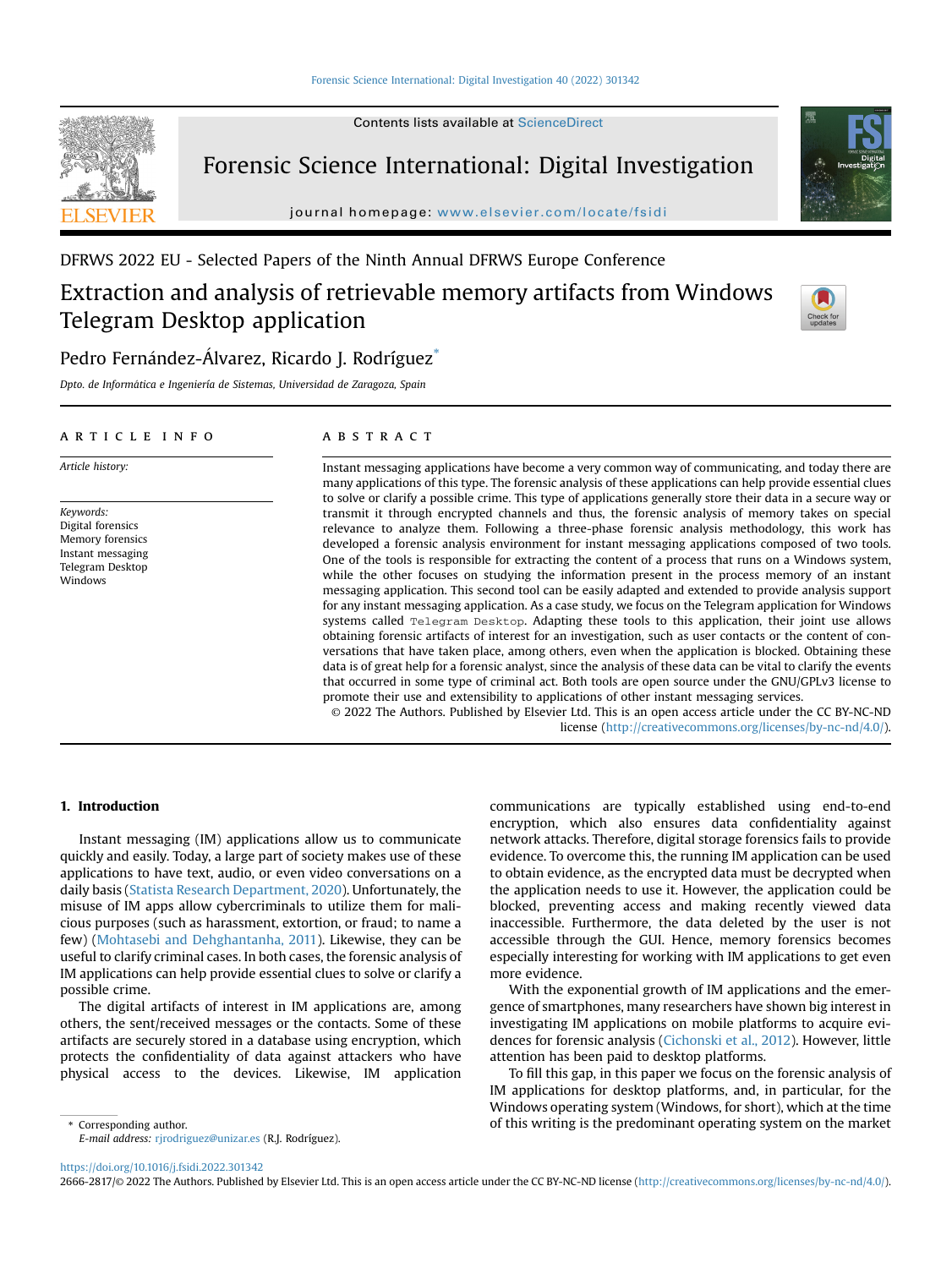worldwide, with almost a 75% share [\(GlobalStats, 2021\)](#page-8-3). In this regard, we follow an analysis methodology on which we then build an analysis environment for IM applications that can be easily extended for forensic practitioners and researchers to improve their analysis capabilities. To show its practicability, we study in detail the memory artifacts that can be extracted from a Telegram Desktop application running on Windows, one of the 5 most popular IM apps as of July 2021, according to the number of monthly active users ([Statista Research Department, 2021\)](#page-8-4).

Consequently, this paper has the following contributions. First, we provide an analysis environment for IM applications based on the three-phase analysis methodology commonly used in digital forensics (extraction, analysis, and reporting). In addition, we also develop and publish other tools that are necessary for our analysis environment. Second, we consider the Telegram Desktop application for Windows as case study, providing a detailed study of the memory artifacts that we can obtain. As a by-product of our research, we also publish the tools built on top of our analysis environment to analyze the Telegram Desktop application for Windows. All the software we developed is publicly and freely available under the GNU/GPLv3 license to foster research in this area.

The rest of this paper is organized as follows. Section [2](#page-1-0) reviews related works covering IM forensics which also analyze RAM in chronological order. Section [3](#page-1-1) provides some background on virtual memory, memory mapping of Windows processes, and Telegram. Section [4](#page-2-0) describes the analysis methodology we followed and the tools we developed to extract memory artifacts from IM applications. These analysis tools are subsequently evaluated with the Telegram Desktop application in Section [5](#page-4-0). Finally, Section [6](#page-8-5) concludes this paper.

#### <span id="page-1-0"></span>2. Related work

[Yusoff et al. \(2017\)](#page-9-0) analyzed the information that three IM applications (in particular, Telegram, OpenWapp, and Line) store in internal storage and in RAM of smartphones running on Firefox OS. As for the internal storage, they only retrieved the user's phone number in the OpenWapp application. However, they successfully identified the user's phone number in the three IM applications, and the user messages (only in the OpenWapp application) when they analyzed the contents of RAM.

[Nisioti et al. \(2017\)](#page-8-6) focused on data stored in RAM corresponding to the IM applications Messenger, WhatsApp, and Viber running on Android. They retrieved messages from RAM even from conversations that occurred 16 months before the analysis is done.

In [\(Gregorio et al., 2018](#page-8-7)), the authors investigated the data related to Telegram Desktop application stored on the disk of macOS computers. The authors first found the location where the application's local database was stored, which was encrypted. However, they successfully retrieved the messages through another type of action. In particular, they copied the Telegram Desktop application and the (encrypted) data from a forensic disk image to a forensic environment and then ran the application in that controlled environment. After that, the application loaded its database and decrypted the messages. Hence, they were able to see them in the application's user interface. A limitation of this study is that they do not provide details about the configuration of the application that allows them to view the messages in this way.

[Thantilage and Le Khac \(2019\)](#page-9-1) analyzed data located in RAM on Windows and macOS platforms, particularly focused on Skype, WhatsApp, iMessage (macOS only), Viber, and Messenger applications. The authors were able to retrieve data on conversations for all the IM applications and operating systems they considered in their work.

In ([Barradas et al., 2019](#page-8-8)), the authors studied memory artifacts stored in RAM on Windows, macOS, and Ubuntu platforms. However, they analyzed IM web applications rather than desktop applications. In particular, they considered the IM services of Trillian, Messenger, Hangouts, Skype, WhatsApp, and Telegram, in different web browsers: Google Chrome, Mozilla Firefox, Opera, Microsoft Edge, and Safari. The authors found data corresponding to chats for all operating systems and web browsers for Messenger and Skype (in this case, except Mozilla Firefox on Windows). However, they did not find this information for any operating system or web browser on the other IM platforms. In addition, they also studied the data stored in RAM on Android smartphones related to Viber, Signal, and the same applications mentioned above (except Skype). In this case, they found data related to chats in Messenger, WhatsApp, Viber and Hangouts, but not in the other three IM applications evaluated.

[Kazim et al. \(2019\)](#page-8-9) studied data related to the IM application Hangouts stored in RAM of Windows computers. Although they found information about conversations, they could not reconstruct them chronologically because they did not find the dates on which the messages found were sent.

[Al-Rawashdeh et al. \(2020\)](#page-8-10) investigated the  $Kik$  application for Android smartphones. The authors retrieved information related to chats and contacts by analyzing the contents present both in the RAM and in the internal storage of the phone.

The above related works show that relevant artifacts can be found in RAM of IM applications. However, to the best of our knowledge, at the time of this writing we are not aware of any research related to what data the Windows Telegram Desktop application stores in RAM and what data can be retrieved. For this reason, we chose this application as a case study. This work is complementary to the aforementioned works, since we have followed a general analysis methodology that we applied to the field of memory forensics in IM applications and we have provided an analysis environment that allows the analysis of any IM application, after a careful reverse engineering process and an effort of software development.

Our work also demonstrates that encrypted data of any application must be decrypted when the app needs to use it. Therefore, memory forensics becomes especially interesting for working with IM applications that store their data securely or transmit it through encrypted channels.

#### <span id="page-1-1"></span>3. Background

This section details key concepts of the virtual memory manager and Windows process memory mapping that are relevant to better understand this paper, as well as the multiplatform IM service Telegram.

#### 3.1. Paging and the virtual memory manager

On Windows, each process has its own private virtual address space [\(Ligh et al., 2014](#page-8-11)), which is a linear memory space (i.e., with contiguous addresses) divided into blocks of the same length, called pages. A page of a virtual address space of a process can be in different states [\(Microsoft Docs, 2018b](#page-8-12)) (free, reserved, or committed). Page sizes can be small or large. The small page size is 4 KiB, while the large page size ranges from 2 MiB to 4 MiB (on x86 and x64 architectures and on ARM, respectively) [\(Yosifovich et al., 2017\)](#page-9-2).

Operating systems that have support for virtual memory need to somehow maintain the relationship between virtual memory and physical memory. In Windows, this is done through the page table entries (PTE), which map a process virtual memory page to a physical memory page.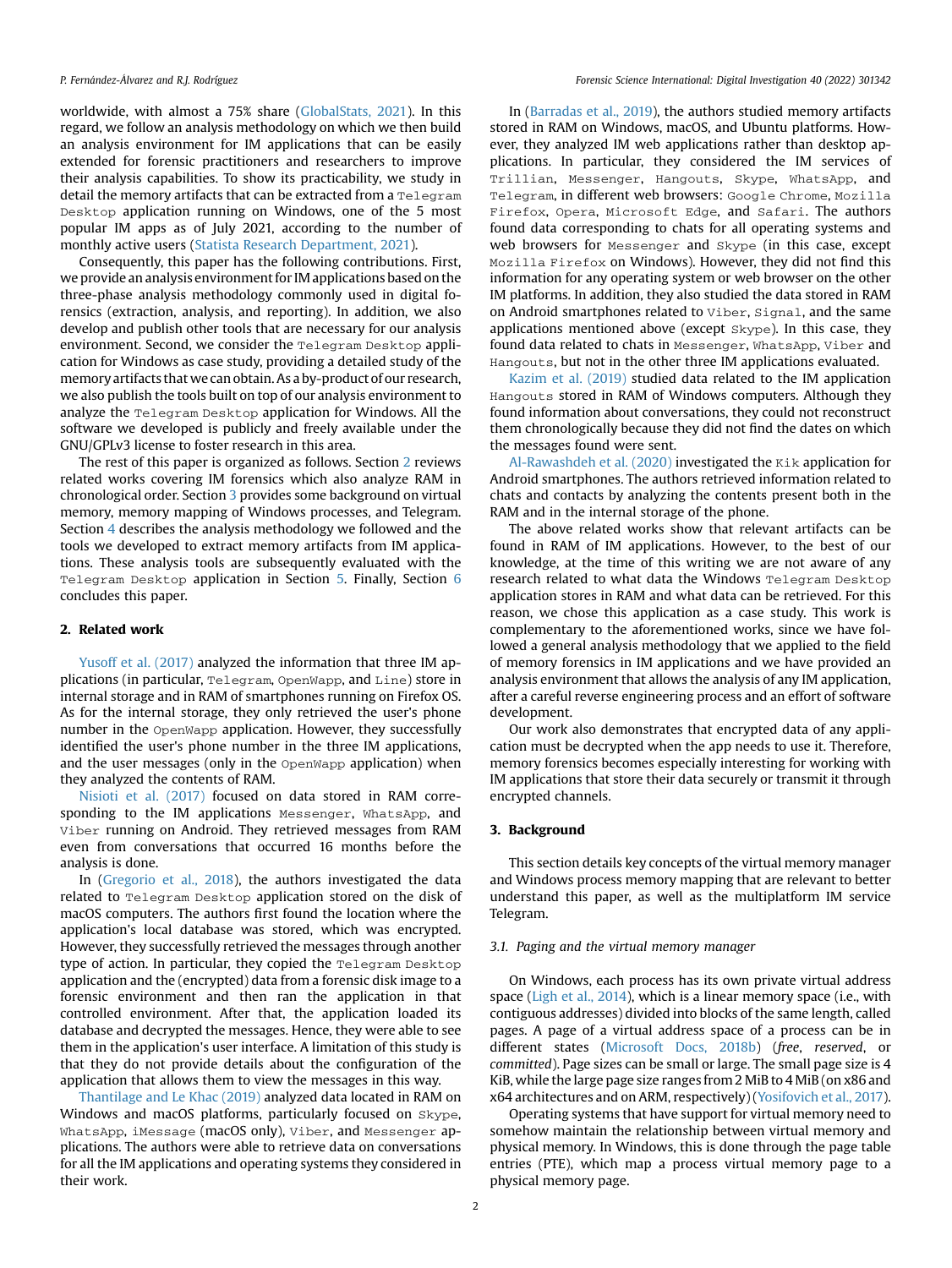The virtual memory manager is a separate Windows process, primarily responsible for managing physical memory usage. To do this, it tracks each page of physical memory and ensures that when a thread in the context of a process reads/writes to addresses in its virtual memory space, it refers to the correct physical addresses thanks to the PTEs [\(Microsoft Docs, 2018a\)](#page-8-13).

This process keeps track of the virtual addresses that are reserved or used in the process address space through the Virtual Address Descriptor (VAD) tree [\(Yosifovich et al., 2017](#page-9-2)). The VAD tree is a self-balancing binary tree that has a root (named Vadroot) and leafs (named Vadnodes) [\(Dolan-Gavitt, 2007\)](#page-8-14).

Additionally, the virtual memory manager is also responsible for paging files, which are the pages that are routinely saved to disk when not in use or when the memory required by the running process exceeds the available physical memory. These pagefiles are later retrieved by returning them to physical memory at the request of the owning thread (that is, when the thread accesses some virtual memory address of the page saved to disk). Also, since pages are only loaded into memory on demand (called demand paging), not all content from an application program or shared library will be continuously resident in memory. Recent research has quantified the number of resident pages on a Windows 10 system at 80% and 20% of the total content for application programs and dynamic shared libraries, respectively (Martín-Pérez and Rodríguez, 2021).

#### 3.2. The Windows process memory mapping

On Windows, any executable, shared dynamic library, or driver file that is loaded as part of the kernel or a user-mode process is named image, while the file (as in disk) is named image file. Internally, an image and a process are represented by a module ([Microsoft Docs, 2017\)](#page-8-16). In what follows, we adhere to this terminology.

A Windows image file follows the Portable Executable (PE) format [\(Microsoft Corporation, 2021\)](#page-8-17), which is a data structure used in 32-bit and 64-bit versions of Windows that encapsulates the information necessary for the Windows PE loader to manage the executable code.

When an image file runs, the Windows PE loader creates a virtual address space for the process and maps the image file from disk to the process address space. It tries to load the image at its preferred base address (defined in a PE field) and maps the PE sections into memory. During this mapping, multiple pages (typically 4 KiB pages) are allocated to accommodate the content of the image file. In addition to the memory required to hold the PE sections, more memory is allocated to hold the process stack and heap. In addition, external dynamic shared libraries on which the program depends are also loaded into the same memory space in a similar way, allocating memory appropriately.

#### <span id="page-2-1"></span>3.3. Telegram

Telegram is a multiplatform IM service with client-server architecture. Currently, there are official Telegram clients for the most used operating systems both at the desktop (Windows, GNU/Linux, macOS) and mobile level (Android, iOS). Additionally, Telegram can also be used via web browser.

Telegram has a public API that allows access to its functionalities, which allows unofficial clients developed by third parties to also exist, in addition to official clients. Telegram's official clients are open source, unlike the code that runs on Telegram's servers.

To use Telegram, it is necessary to have a user account that is uniquely associated with a mobile phone number. Telegram allows the simultaneous use of 3 user accounts. A Telegram account can also be associated with a public username, which can be chosen by the owner of the account and allows users of the platform to find other users simply by searching by username, without having to know their associated phone numbers.

In Telegram, in addition to textual conversations, end-to-end encrypted voice and video calls can be made. Regarding text conversations, there are 3 types: one-on-one conversations, groups, and channels.

One-on-one conversations are conversations in which only two users participate. These conversations can be regular chats (which are stored in the Telegram's servers) or secret chats (which are conversations held through an end-to-end encrypted communication channel). Furthermore, Telegram allows one-on-one conversations with a special type of user, known as bots, who are computer programs rather human beings.

Group conversations are conversations in which all the users involved can send messages and read the messages that other members of the group have sent. There are two types of groups: normal groups, which are always private and have a maximum of 200 members; and supergroups, which can be private or public and can have up to 200,000 members.

Channels can be seen as a special type of group, in which only certain users (called administrators or publishers) can send messages, while the other users of the channel (called subscribers) can only read messages. A channel can be private or public and can have an unlimited number of subscribers.

The fact that a group or channel is public means that any Telegram user can join the conversation. On the other hand, if the conversation is private, it is possible to control who can participate in the conversation. Messages sent in normal conversations, groups and channels travel from the sender to the Telegram servers in an encrypted manner, where they are decrypted and subsequently sent to the receiver or receivers, also in an encrypted manner.

Telegram uses a symmetric encryption scheme called MTProto to send and store these messages on Telegram's servers. As a consequence, Telegram can decrypt them, allowing these conversations to be synchronized between various devices. In contrast, secret conversations have end-to-end encryption, which means that Telegram cannot theoretically decrypt their contents and therefore these conversations cannot be synchronized between different devices. Recent research has highlighted weaknesses in MTProto's key exchange algorithm ([Albrecht et al., 2022](#page-8-18)).

Telegram applications can be typically locked with a password so that the user must enter it when accessing the application. This prevents an unauthorized person who physically seizes a device from being able to access the app without knowing the unlock password.

# <span id="page-2-0"></span>4. Memory artifact analysis methodology for IM applications

In this section, we first describe the analysis methodology that we followed and then we explain the software tools we created to obtain and analyze memory artifacts from IM applications using this methodology.

# 4.1. Memory artifact analysis methodology

The memory artifact analysis methodology that we followed has three phases. [Fig. 1](#page-3-0) outlines the analysis methodology. The first phase (extraction phase) is dedicated to obtaining the memory content of the virtual address space of any process into appropriate files for analysis. The second phase (analysis phase) deals with the analysis of the data extracted in the previous phase, obtaining representative objects from the dumped files. Finally, the third phase (reporting phase) focuses on generating a report containing relevant information on all analyzed memory artifacts, such as the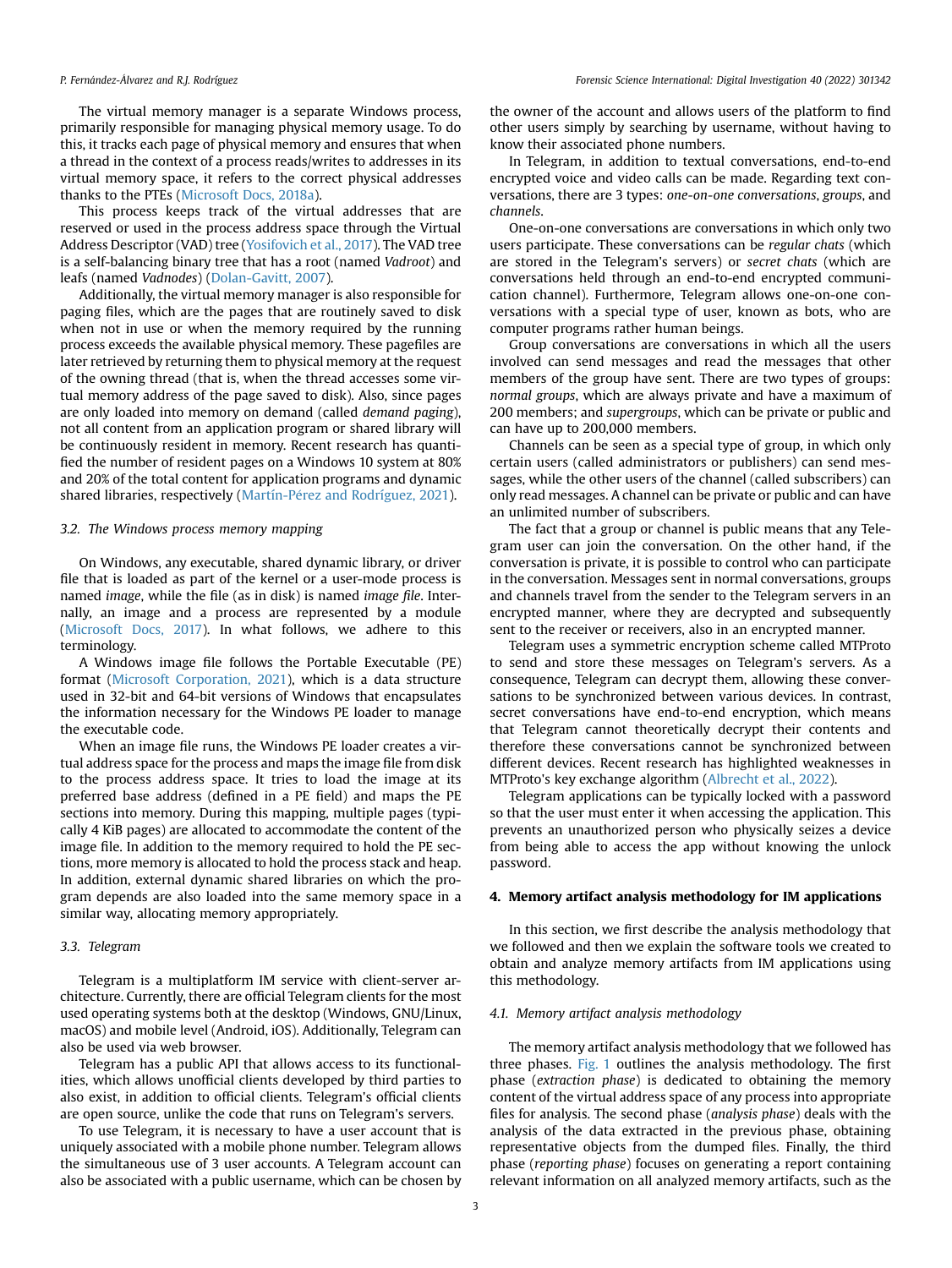<span id="page-3-0"></span>

Fig. 1. Memory artifact analysis methodology followed for IM applications.

number of conversations, the number of messages, and other statistics.

Each of these phases is supported by command line tools, facilitating integration into broader analysis pipelines. In particular, we have developed a tool (dubbed Windows Memory Extractor) for the extraction phase and another tool (dubbed IM Artifact Finder) for the analysis and reporting phases. Furthermore, this latest tool has been designed to support any IM service following the best software engineering practices. Below, we give more details about each of these tools.

# 4.2. Extraction phase: Windows Memory Extractor

To analyze the memory of a process or an image, we must first dump it to disk. Multiple tools can be used for this purpose, with ProcDump [\(Microsoft Docs, 2020a](#page-8-19)) being one of the most popular tools. However, navigating the virtual addresses of the dumped module is only feasible through WinDbg [\(Microsoft Docs, 2020b](#page-8-20)), as this tool works with a complete knowledge of the internal structures of Windows contained in the dumped data. A process dump can also be created with the Windows Task Manager, but as with ProcDump, we were only able to match an offset in the dump file to a virtual address using WinDbg. The dependency of this tool complicates accessing these addresses programmatically. In addition, it requires installing the symbols corresponding to the version of Windows where the memory dump was acquired, which makes it very difficult to generalize.

Likewise, Process Hacker ([SourceForge, 2021\)](#page-8-21) is another popular tool for examining the memory contents of all processes running on Windows systems. This tool allows the extraction of individual memory regions of processes, generating dump files with filenames that indicate the region of memory dumped and its size. Obtaining these files for all the memory space of the process allow us to navigate through the virtual addresses of the dumped module, since we can pass from an object A that points to an object B simply by calculating the appropriate file that contains the virtual memory address of B and accessing it with the appropriate offset to locate such object. However, these dump files must be extracted manually using the Process Hacker GUI. The inability to obtain these files programatically makes this task time-consuming and totally impossible in real scenarios.

After exploring other existing tools for dumping Windows modules, we couldn't find any tool that would facilitate programmatic navigation through virtual addresses of the dumped modules. Likewise, other memory frameworks such as Volatility ([Ligh et al., 2014\)](#page-8-11), which is a widely used tool in memory forensics, only provide us with partial content when extracting processes from a full memory dump, as only resident pages (i.e., not swapped pages) can be retrieved. To solve this problem, we developed our own tool, dubbed Windows Memory Extractor, as a  $C++$  command line tool to facilitate its deployment in any analysis workflow.

By using Windows APIs that depend on VADs, the tool can dump all memory regions of a process into files, simply by specifying the process identifier of interest. By default, it only considers memory regions that do not have execute permissions. The tool accepts optional arguments to specify the protections of the memory regions to extract. In addition, it also accepts another optional argument to specify the name of a process module when it is only necessary to extract the memory regions corresponding to that module.

Windows Memory Extractor saves memory regions in separate files with the extension dmp in a directory named «PID\_Day-Month-Year\_Hour-Minute-Second\_UTC» to clearly identify each dump. The nomenclature of these files is similar to Process Hacker, indicating the starting virtual address and the size of the memory region dumped, separated by an underscore. In addition, it also creates the results.txt file that contains a list of all generated dmp files, their SHA-256 hash, and their memory protection. Finally, our tool accepts another optional argument to, given a module, generate a single file containing all the entire virtual address space with the necessary padding between memory regions, when applicable. This file makes it easy to analyze a module as a whole.

This tool allows us to create memory dumps with fine-grained precision, which are necessary to extract memory artifacts from the modules. In our particular case, we have used Windows Memory Extractor to generate memory dumps of processes of IM applications running on a Windows system. In such memory dumps, we are particularly interested in the memory regions that do not have execute permissions, because those are the memory regions in which data such as messages, contacts, or user account information is stored.

Windows Memory Extractor is open source and released under the GNU/GPLv3 license to promote further memory forensic research ([Pedro Fern](#page-8-22) a[ndez-](#page-8-22)A[lvarez and Ricardo J. Rodríguez,](#page-8-22) [2021b\)](#page-8-22). We have also released a portable version of this tool for use without installation. As a result, a forensic analyst can have the tool in their USB drive and run it from that location, minimizing the potential contamination introduced into the live systems under analysis.

#### 4.3. Analysis phase: IM Artifact Finder

IM Artifact Finder is a Python tool designed as a framework for obtaining memory artifacts from a dump of an IM application process. This tool can be used as a command line tool or as a library, making it easy to use and integrate into other forensic analysis pipelines. IM Artifact Finder is designed to work independently of a specific IM platform, operating system, or device. In this sense, the framework can be extended to support any IM application available for different operating systems and devices.

This tool requires two arguments: (1) the path of a directory generated with Windows Memory Extractor; and (2) the name of the IM application to which the memory dump corresponds. The second argument (the name of the IM application) is required to let the tool know the structure of the memory artifacts contained in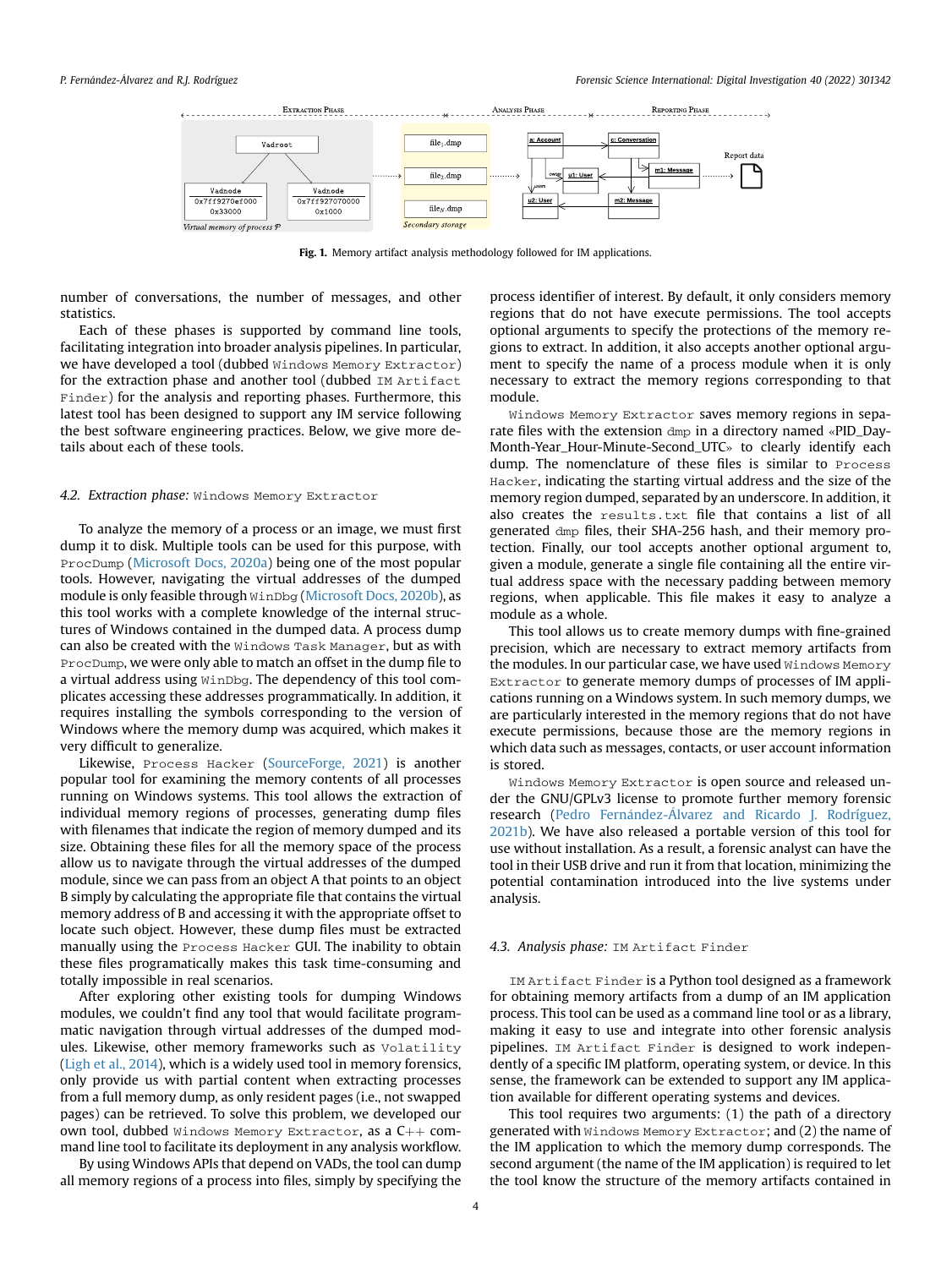#### P. Fernández-Álvarez and R.J. Rodríguez

the dump and load the appropriate artifact finder. For future work, we will investigate methods to detect the IM application automatically (for instance, looking for signatures) and eliminate the need for this argument. Logically, these artifacts depend on each IM application and thus, when extending the framework to a new IM application, a prior reverse engineering task is needed to understand how the application stores its data in memory and when it is present. The same effort is needed to check if the data storage has changed when a new version of the IM application is released. This step becomes mandatory to know how and when to obtain relevant data for analysis, as well as to understand how to interpret it.

When the IM application is proprietary and there is no source code available, the reverse engineering task is error prone and time consuming, making analysis much more difficult. Fortunately, when the IM application is open source, we can analyze its source code and use software engineering best practices to recreate the application design. For instance, we can recreate the Unified Modeling Language (UML) ([OMG, 2011](#page-8-23)) class diagram and UML sequence diagrams to represent the static and dynamic behavior of the system, respectively, but mainly focused on the parts of interest from a forensic point of view. Recall that UML is the de facto industry standard for software modeling. Although there are automatic tools to obtain UML diagrams from source code, our empirical tests show that, in general, IM applications are complex software systems and manual analysis is more suited to accurately identify the most relevant elements from a forensic point of view.

We performed an initial automatic analysis to obtain a class diagram of the Telegram Desktop source code using Visual Paradigm [\(Visual Paradigm, 2021\)](#page-9-3). This automated process gave us a general idea of how the application is structured. After obtaining the entire class diagram, we identified in it the elements that we considered more relevant for a forensic investigation, and then we manually analyzed the source code of those elements in detail.

The memory artifacts found by the tool are modeled as classes without behavior, since we are only interested in their attributes that will store the information found in memory. The common elements that IM applications have, such as conversations, messages, or user account information, are represented by abstract classes that are concretized based on the specific IM application being analyzed. In addition to storing data, each concrete class is responsible for representing itself in each supported report format, as all of these classes must implement an interface class that contains the definition of representation methods.

Following the best software engineering practices, we have designed our framework to make extension as easy as possible to any IM application. We used the Abstract Factory design pattern ([Gamma et al., 1995](#page-8-24)), which is useful for defining an interface for creating sets of related objects. This pattern is used to represent the specific details of the artifacts of each IM application.

This design allows IM Artifact Finder to ignore the knowledge of internal details of each application, since each supported IM application requires its own factory to analyze a memory dump properly. In summary, if we want to support a new IM application in IM Artifact Finder, we must implement a set of interfaces and the concrete classes that represent the memory artifacts of such IM application. More implementation details on how our framework should be extended are provided in its source code repository (Pedro Fernández-Á[lvarez and Ricardo J.](#page-8-25) [Rodríguez, 2021a](#page-8-25)).

This analysis phase is fully automated, so this methodology is scalable as IM Artifact Finder will retrieve memory artifacts without manual intervention, regardless of the number of conversations, users, or messages stored in RAM.

#### 4.4. Reporting phase: IM Artifact Finder

When IM Artifact Finder is used as a command line tool, it will generate a report containing information about the artifacts that were found. On the other hand, if it is used as a library, the creation of the report is optional, depending on whether the user wants to create it or not. By default, the generated reports are in JSON format, a commonly used open standard file format for data exchange ([International Organization for Standardization, 2017\)](#page-8-26). Currently, this is the only supported format for the report data. We have also designed IM Artifact Finder to make adding new report formats as easy as possible. We will expand the support for the CSV format in a future release.

For each Telegram account found, the generated report includes the contents of the retrieved conversations, information about Telegram users related to the account, and details about the account owner. Details about the artifacts that are included in the generated reports are described in Section [5.3](#page-6-0). Getting a report in JSON format allows other applications to analyze it and process the information to, for example, search for specific words in conversations, or find all messages sent by a specific user. These reports can also be analyzed by a person and are formatted accordingly to improve readability.

As before, IM Artifact Finder is also open source and is released under the GNU/GPLv3 license to facilitate memory forensic research in IM applications [\(Pedro Fern](#page-8-25)á[ndez-](#page-8-25)Á[lvarez and](#page-8-25) [Ricardo J. Rodríguez, 2021a\)](#page-8-25). In the next section we show a particular example of using IM Artifact Finder to analyze the Telegram Desktop application from a memory forensic point of view.

#### <span id="page-4-0"></span>5. Case study: Telegram Desktop

This section is dedicated to the forensic analysis of the Telegram Desktop application. We first describe how we extend IM Artifact Finder to find memory artifacts present in a Telegram Desktop application memory dump. Next, we introduce the experiments carried out and the obtained results. Finally, we present a discussion about the results of the experiments.

# 5.1. Extension of IM Artifact Finder to analyze Telegram Desktop memory artifacts

In this paper, we focus on the Telegram Desktop application as a case study, which is the official Telegram client for different desktop operating systems (see Section [3.3](#page-2-1) for a more detailed explanation of Telegram). In particular, we consider version 2.7.1 of Telegram Desktop for Windows systems. Windows is chosen because it is the predominant operating system on the world market at the time of writing, with almost a 75% share ([GlobalStats,](#page-8-3) [2021](#page-8-3)). In the same way, we choose Telegram Desktop as it is one of the 5 most popular IM apps as of July 2021, according to the number of monthly active users ([Statista Research Department,](#page-8-4) [2021](#page-8-4)), and it has not yet been analyzed from a memory forensics point of view.

First we study the source code of Telegram Desktop. [Fig. 2](#page-5-0) shows an extract of the Telegram Desktop UML class diagram of interest for forensic analysis. The PeerData class represents a conversation. The UserData class represents both a Telegram user and a one-on-one conversation. On the other hand, ChatData models a group and ChannelData a channel. The HistoryMessage class represents a message and the History class relates each message to its corresponding conversation.

The UserData class has the \_phone attribute, which is the number of the mobile phone associated with the user's account.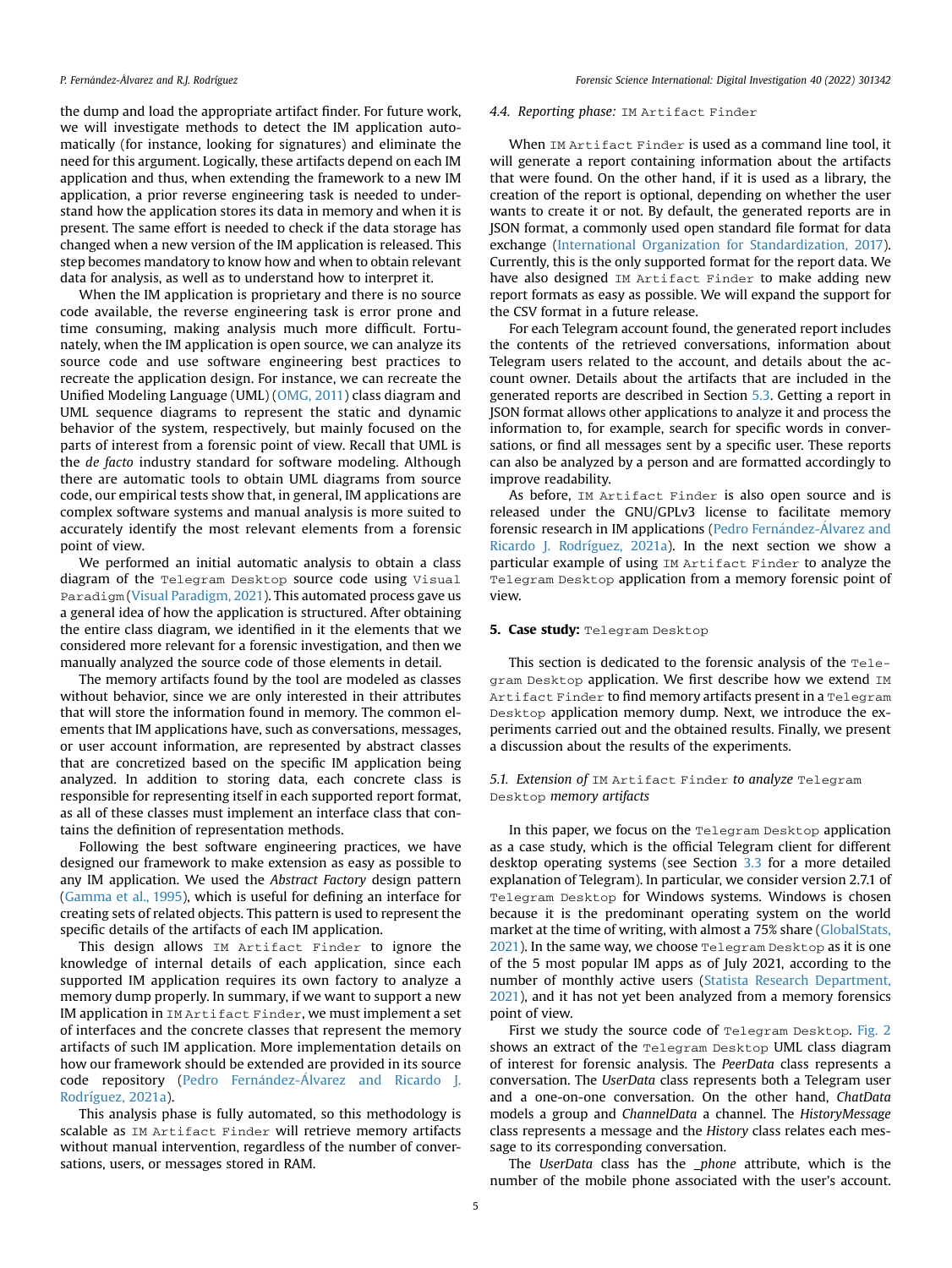<span id="page-5-0"></span>

Fig. 2. Extract of the Telegram Desktop (version 2.7.1) UML class diagram of interest for forensic analysis.

Therefore, to find UserData objects in a memory dump we look for patterns of phone numbers. We use a very general phone number pattern to recognize phone numbers from as many countries as possible. In particular, we look for groups of digits, where each group must have at least 7 digits and no more than 16. The \_phone attribute is of type QString [\(Qt Documentation, 2021\)](#page-8-27), which is a class that belongs to  $\mathcal{Q}$ t ([Qt, 2021](#page-8-28)), a framework for creating crossplatform applications that run on computers, mobile devices, and embedded systems. Since Telegram Desktop uses Qt, other relevant information (such as user names or message contents, for instance) is stored in attributes of type QString.

Therefore, we have studied in detail how objects of class QString are represented in memory to be able to find this information in the analysis phase. In memory, a QString object has the following format. The characters of a text follow the UTF-16 format and start at offset 24. From the previous 24 bytes, we have seen that the length of the string is stored at offset 4, occupying 2 bytes and followed by two null bytes, and that the byte at offset 16 is always 0x18 followed by 7 null bytes. We have not been able to discover the meaning of the other 12 bytes. A QString string can therefore be retrieved by simply iterating until the UTF-16 null byte that indicates the end of the string is found, or by previously accessing its length at offset 4. Therefore, we can check if the data within the content of an object follows this pattern. If so, it corresponds to a QString object, and we can retrieve its text appropriately.

In the particular case of UserData objects, we know the virtual address where a phone number begins  $(VA<sub>1</sub>)$  when we find a pattern of a phone number thanks to the output format provided by Windows Memory Extractor. Once we know  $VA<sub>1</sub>$ , we can subtract 24 bytes from it and get  $VA<sub>2</sub>$ , which is the virtual address that points to the beginning of the associated QString object. Also, the value of VA<sub>2</sub> enables us to relate the phone number to a specific user: looking for VA<sub>2</sub> inside the memory dump and knowing how the \_phone attribute is stored within UserData objects can provide us the virtual address of the UserData object associated with that phone number.

Now, exploring the data located around that virtual address we can extract all the contents of that UserData object. Then these contents are analyzed and other QString objects are sought, as we already know about the analysis of the source code. The UserData class has, among others, the following QString type attributes: firstName, lastName, and username, as well as the name attribute inherited from PeerData. Therefore, we look for these QString objects by looking at their locations within the UserData object found.

In addition, as we have the raw memory data corresponding to several objects of the same type, we continue to analyze how they are structured in memory using the Telegram Desktop source code as a reference. We observed that the attributes of the objects are stored in memory in the same order that they are defined in the classes and, if there are inherited attributes, they are stored first. In this way, we distinguish the locations where certain attributes (whose type is not QString) are stored within an object, and what their values mean.

This analysis to discover the location of a certain attribute within an object must be done manually the first time to know its location precisely. Once this location is known, the process can be automated since the attribute will always be in the same place within the found objects of the same class.

In Telegram Desktop, we can see the time each message was sent, as shown in [Fig. 3](#page-5-1). This information is stored in the *timeText* attribute of the HistoryMessage class. Considering this, we look for time patterns to be able to find HistoryMessage objects present in a memory dump. In the case of HistoryMessage objects, we follow the same approach to analyze them as described for UserData objects, since the *timeText* attribute of HistoryMessage is also a OString object.

Once we find UserData and HistoryMessage objects in a memory dump, pointers to other objects can be identified within them. Since it is possible to navigate through RAM from one object to another, additional related objects can be obtained. As we analyze the source code of Telegram Desktop, we know which pointers we have to follow to get objects that are relevant from a forensic point of view. As a result, we identify the sender of each message, the conversation to which each message belongs, and the account to which each conversation belongs, among other things.

When we reach the object  $B$  from a pointer that is in object  $A$ , we have the beginning of object B. However, when we reach the UserData or HistoryMessage objects as described above, we are in some part within the object. This is a small difference when it comes to identifying new objects. Using the source code of Telegram Desktop, we know the location in which we are within an object, and we can analyze what information is around it. Likewise, having source code also helps us analyze objects when we are at the beginning of the object.

All this information allow us to create new classes by implementing the appropriate IM Artifact Finder interfaces. These new classes allow us to use IM Artifact Finder to automatically analyze memory dumps from the Telegram Desktop application, since the classes contain the source code needed to obtain the artifacts without manual intervention. Below, we explain the experiments that we conducted and discuss our findings.

# 5.2. Description of experiments

We define 17 experiments grouped into 7 different categories, whose objective is to evaluate the memory artifacts that we can obtain from the Telegram Desktop application. These categories are general categories that can be applied to any IM application. In particular, these categories and the related experiments in each category are:

Accounts. This category encompasses experiments performed to see what memory artifacts can be extracted that are related to user accounts. We define two experiments:

**Experiment**  $A_1$  **«Single account».** Get information about the account owner, when there is only one account.

**Experiment**  $A_2$  **«Multiple accounts».** Find information about the owners of the accounts added to the IM application, when there is more than one account.

<span id="page-5-1"></span>

Fig. 3. Example of a message displayed in the Telegram Desktop GUI.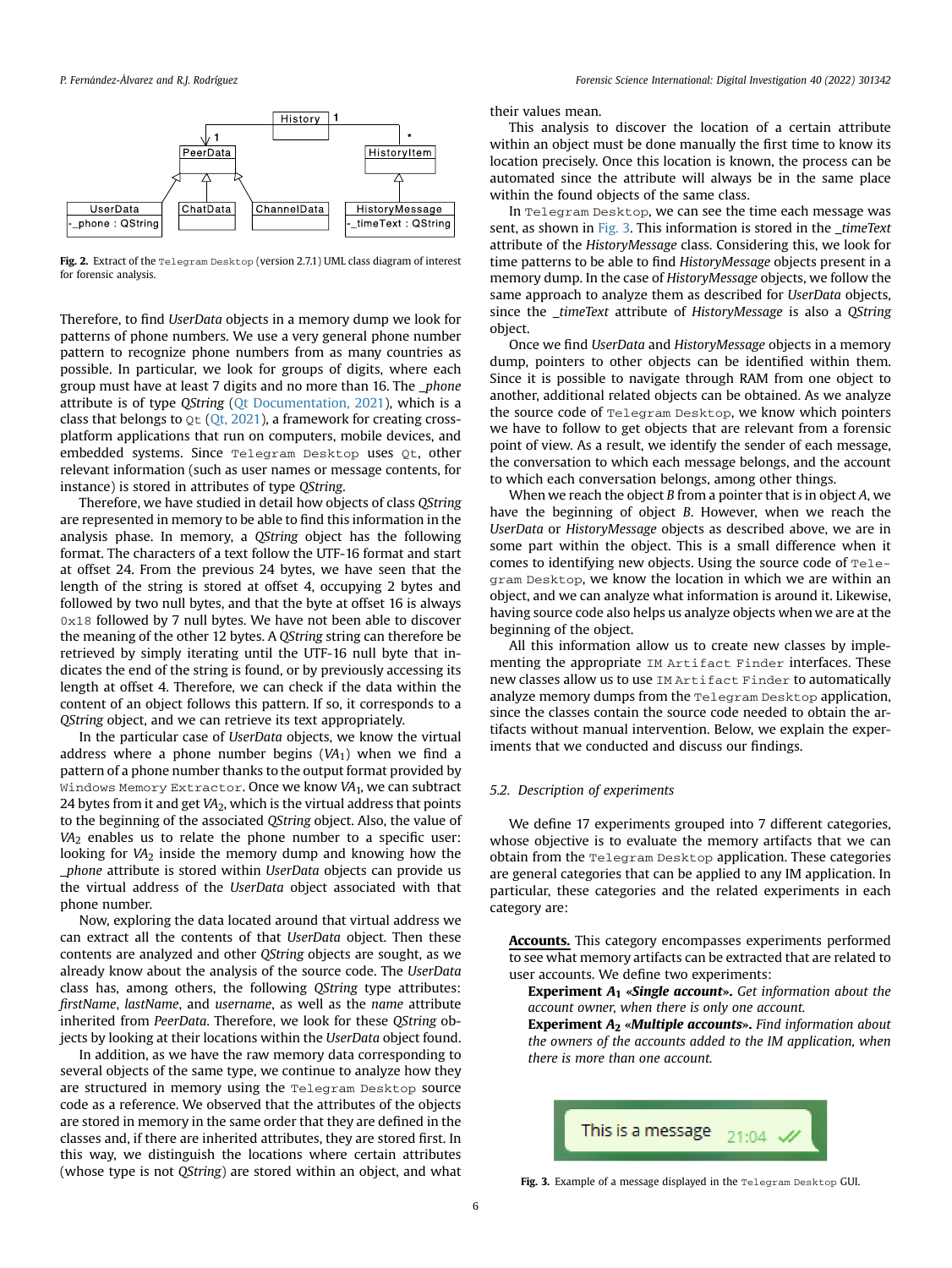P. Fernández-Álvarez and R.J. Rodríguez

Conversations. This category includes experiments performed to see what memory artifacts can be extracted that are related to conversations, such as identifying conversations and reconstructing them. Here, we define five experiments:

Experiment C<sub>1</sub> «All conversations». Identify existing conversations. Note that the goal of this experiment is not to get the content of those conversations, but simply the conversations and their participants.

Experiment  $C_2$  «Recently accessed conversations». Identify the conversations that the user has recently accessed, whether to send content or simply to read messages.

Experiment  $C_3$  «Reconstruction of conversations». Find in RAM the information necessary to reconstruct conversations. This experiment focuses only on text messages, not on multimedia messages.

Experiment C<sup>4</sup> «Deleted messages». Delete received and sent messages, which will disappear from the conversations in the IM application GUI, and then check if they are still stored in RAM.

**Experiment**  $C_5$  **«Deleted conversations».** Check if it is possible to retrieve the content of a conversation from RAM after deleting it.

Users. This category encompasses experiments performed to see what memory artifacts can be extracted that are related to users, such as contact lists or blocked users. We define three experiments:

**Experiment**  $U_1$  **«Contact list».** Get the contact list for each user account.

**Experiment**  $U_2$  **«Deleted contacts».** Delete a contact and then check if their information is still present in RAM.

**Experiment**  $U_3$ **: «Blocked users».** Identify if a certain user is blocked.

Privacy. This category only includes one experiment, which is dedicated to verifying the privacy of the phone number of the IM application users. IM applications can have different privacy policies, allowing a user to choose that everyone, only their contacts, or that no one can see their phone number.

**Experiment**  $P_1$  **«Phone number privacy».** In case user A does not share their phone number with user B, check if the phone number of A is present in the content of RAM extracted from the IM application used by B

Multimedia. This category encompasses three experiments, which are dedicated to verifying what information can be extracted from messages other than text messages sent or received by a user.

**Experiment**  $M_1$  **«Files».** Get information about the files received or sent.

**Experiment M<sub>2</sub> «Shared contacts».** Find contacts shared with other users.

**Experiment M<sub>3</sub> «Geographic locations».** Get the geographic locations received.

Locking. This category includes two experiments dedicated to verifying what information can be retrieved when the application is locked or password protected.

**Experiment L<sub>1</sub>** «Locked application». Check the information available in the memory after locking the application.

**Experiment**  $L_2$  **«Unlock password».** Search in the memory the password required to unlock the IM application.

**Session.** This last category includes an experiment, which is dedicated to verifying what information remains in memory once the user logs out from their IM application account.

**Experiment S<sub>1</sub> «Log out».** Check the contents present in the memory after logging out of the IM application.

Note that the experiments  $C_2$ ,  $C_4$ ,  $C_5$ ,  $U_2$ ,  $L_1$ , and  $L_2$  cover

information that generally cannot be found by simply clicking through the running application. The experiments were carried out on two Windows 10 64-bit virtual machines, one of them with the Education edition (version 20H2) and the other with the Enterprise Evaluation edition (version 1809). As for Telegram Desktop, we installed on both virtual machines the version 2.7.1 for 64-bit systems. Also, we use two Telegram accounts to do all the tests.

For each experiment, we interact manually with the Telegram Desktop application, performing the actions corresponding to the experiment. Then we follow the analysis methodology explained in Section [4](#page-2-0): first, we use Windows Memory Extractor to get a memory dump of the Telegram Desktop process; and then, we run IM Artifact Finder to analyze these dumps and get the report of the extracted results. Regarding the results obtained, we found no differences between the two versions of Windows 10 used in the experiments.

#### <span id="page-6-0"></span>5.3. Experimental results

We describe the results for each experiment below.

**Experiment A<sub>1</sub>** «Single account». In this scenario, we have retrieved the following information about the account owner: their identifier number (unique for each user), full name, phone number, and username.

Experiment  $A_2$  «Multiple accounts». In this case, we have correctly identified the number of accounts added to the application. For each account, we have obtained the same information as in the previous experiment (their identifier number, full name, phone number, and username).

**Experiment C<sub>1</sub>** «All conversations». We have successfully identified the conversations that the user has accessed. However, we were unable to find in RAM those that were not accessed. In each conversation found we can distinguish the type of text conversation. In addition, we can obtain the two users participating in a one-on-one conversation and a subset of the participants in the case of groups. The name of the identified groups and channels can also be obtained. Finally, we can know the account to which each conversation belongs in case of multiple accounts.

**Experiment C<sub>2</sub>** «Recently accessed conversations». We can successfully retrieve the conversations that the user has recently accessed, since they are the only ones loaded in RAM.

**Experiment C<sub>3</sub>** «Reconstruction of conversations». We were able to reconstruct the conversations that the user accessed, whether they were one-on-one conversations, groups, or channels. In particular, we have successfully retrieved text messages, message replies, and forwarded messages. However, we have not been able to find the edited messages in any way. Regarding multimedia messages, we have successfully identified the fact that they were sent and their associated text (if any). Multimedia content is outside the scope of this experiment as it is considered in the Multimedia category below. When a user accesses a conversation, only the latest messages are loaded into RAM. Afterwards, if the user wants to see the past messages, they will be loaded into RAM on demand (that is, as the user consults the conversation). As a result, the number of retrievable messages is highly dependent on how the user interacts with the application.

**Experiment**  $C_4$  **«Deleted messages».** With our current methods implemented to analyze memory dumps of a Telegram Desktop application, we were unable to retrieve sent or received messages after deleting them. This may be because once they are deleted, the objects that represent these messages are freed and are then no longer associated with other objects.

**Experiment**  $C_5$  **«Deleted conversations».** Surprisingly, after deleting a conversation, we can get parts of it back. However, the information retrieved is not entirely reliable, as it is not always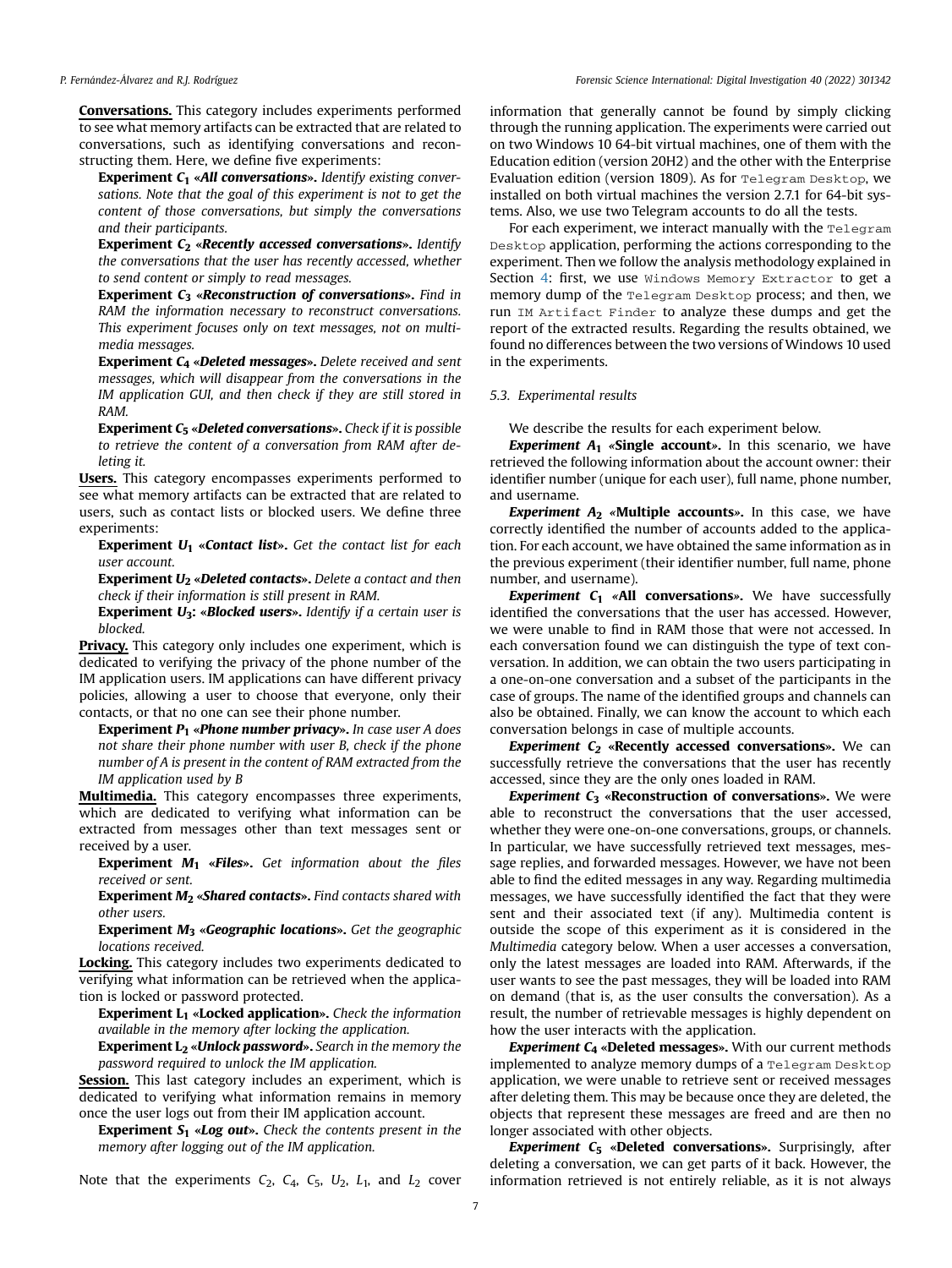#### P. Fernández-Álvarez and R.I. Rodríguez

correct and is sometimes incomplete. For instance, although it happened very rarely in our experiments, we found that messages of different conversations were retrieved and assembled together in the same conversation. As before, this may be because once they are deleted, the objects that represent these messages are freed and are then no longer associated with other objects, but they are not zeroed.

**Experiment**  $U_1$  **«Contact list».** We can successfully retrieve those users who share their phone number with the account owner and some users who do not. In case of multiple accounts, we can identify the account to which each user belongs. We have found that to find this information in RAM it is not necessary to interact with the Telegram Desktop application after opening it. We can also distinguish whether or not a user is a contact with the account owner. Finally, for each retrieved user we can obtain the following information: identifier, full name, phone number (if shared), username, and if the user is a bot or not.

**Experiment**  $U_2$  **«Deleted contacts»**. In all the tests we did we were able to retrieve contacts after deleting them. Additionally, after being retrieved, the information about them reflects that they are not the user's contacts.

Experiment  $U_3$  «Blocked users». The information retrieved from the contacts allows us to determine if a user is blocked or not. However, the user must be involved in a one-on-one conversation previously loaded into RAM in order to detect this.

**Experiment**  $P_1$  **«Phone number privacy»**. We cannot find the phone number of a user if the user does not share their phone number. After conducting this experiment we conclude that Telegram only sends phone number information of users to whom it has permission to view it. For a more detailed approach, we would also need to study the code that runs on the Telegram servers, which is not open source.

**Experiment M<sub>1</sub>** «**Files**». When a file is attached to a message, we can determine its name and type. Also, we can retrieve the name and type of each transmitted file if multiple files are sent in the same message. We have not managed to retrieve the contents of the file from memory though.

**Experiment**  $M_2$  **«Shared contacts».** Based on our experiments, we can successfully retrieve the name and phone number of shared contacts.

Experiment  $M_3$  «Geographic locations». Although Telegram Desktop does not allow sending geographic locations, we focus on reception as a user can receive locations from other users using another different Telegram client. Our experiments show that we can successfully retrieve the latitude and longitude of each transmitted geographic location. In addition, we can also retrieve additional information, such as the name of the place or its address, since they can appear as text accompanying the location.

**Experiment**  $L_1$  **«Locked application»**. In all our tests performed, we have observed that when the application is locked we can retrieve the same information from the memory as when it is not locked. Therefore, locking the application has no effect on the amount of information retrievable from the memory dumps.

**Experiment**  $L_2$  **«Unlock password».** After unlocking the app, we were able to manually find the password located in the memory. However, we have not been able to find it programatically. Also, we have empirically tested that the password is no longer present in the memory after a short period of time. Hence, we were unable to reliably retrieve the password from the memory dumps. This may be motivated because the application stores the password in memory encoded or encrypted in some way. More research is needed to evaluate this in more depth.

**Experiment S<sub>1</sub> «Log out».** We have successfully retrieved information about accounts, conversations, and users after logging out. However, the number of artifacts retrieved was always less than the number of artifacts retrieved before logging out. This may be motivated because the application destroys the objects (i.e., it frees the memory) as they are no longer needed. Also, the retrieval of memory artifacts after logging out is not completely reliable, as sometimes some of the information retrieved is incorrect or incomplete, in a manner similar to that described in the experiment  $C<sub>5</sub>$ .

#### 5.4. Discussion and final remarks

The fact that the aforementioned information can be retrieved from the memory of the Telegram Desktop application means that, although its local database is encrypted and communications with the Telegram servers are also encrypted, a forensic analyst will be able to obtain valuable artifacts from the memory of a computer where Telegram Desktop is running.

A forensic analyst with access to a computer that is on, unlocked and with the installed Telegram Desktop application could open it and collect the necessary information. However, this action would severely alter the RAM status compared to its state when the computer was seized. If the forensic analyst accesses the conversations to see their contents before dumping the Telegram Desktop process, the information about which conversations the suspect had recently accessed will be lost. In addition, the fact of interacting with the application could cause the loading of information on memory occupied by recently deleted elements, which makes the recovery of these elements not possible.

In the same way, if the forensic analyst interacts with the application when the computer is connected to the Internet, messages could be read that the suspect had not read or received, also notifying their respective senders of these events. This action would also cause the account owner to appear online, making it appear that the suspect is using the app at a given time. The interaction with the Telegram Desktop application on a seized computer must be done carefully in a forensically sound manner.

Similarly, a forensic analyst can interact with a suspect's computer where the application is running and is locked or logged out. In these cases, there will be valuable information that cannot be seen in the application's GUI and remains hidden. Memory forensics can also help in this case, as all this information can be extracted from memory (if present).

Knowing the information about the account (or accounts) owner can help identify the person to whom the seized computer belongs. In addition, obtaining users related to a certain account, and differentiating whether they are contacts or not, can provide clues about the people related to a suspect, as well as to identify new people of interest to investigate. On the other hand, there usually must be a reason for one user to block another user. Therefore, being aware of this fact can provide relevant details about the personal relationship between both users.

The possibility of knowing the conversations that users have recently accessed can be relevant to know what they were doing or with whom they were communicating moments before a certain event occurred. Similarly, the possibility of chronologically reconstructing a conversation, knowing for each message the moment it was sent, who sent it, who received it and its content, can be crucial in solving a case. In addition, knowing in which groups and channels a suspect participates (actively or passively) can reveal information about their interests. For instance, finding that the suspect is in a group where illegal material such as child pornography is shared is an important discovery in an investigation.

Likewise, although retrieving conversations after deletion and retrieving artifacts after logging out are not completely reliable processes, a substantial part of the information obtained in our experiments was accurate. This can also be helpful to a forensic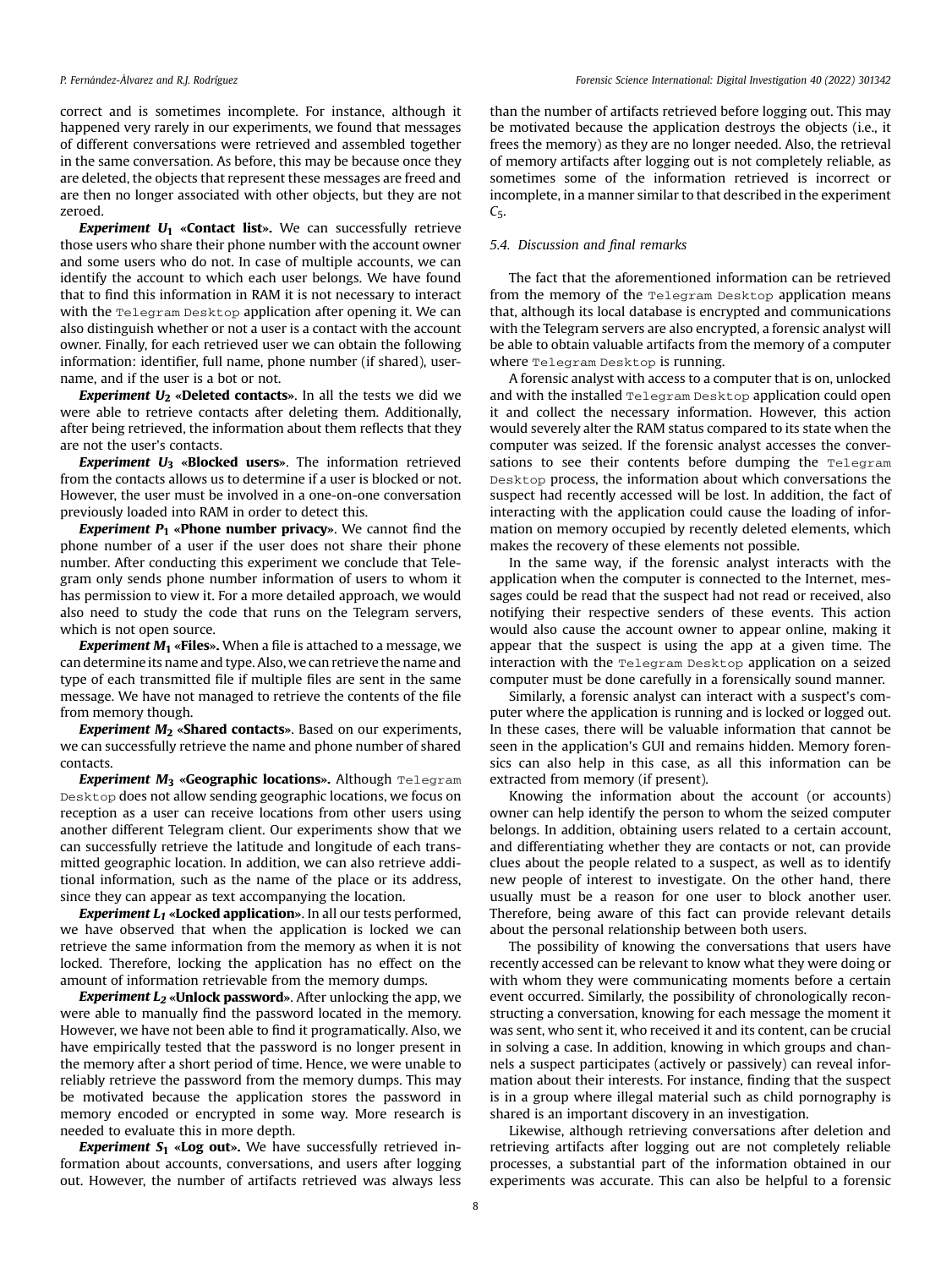#### P. Fernández-Álvarez and R.I. Rodríguez

analyst, as this information is not accessible through the  $T^{e}$  elegram Desktop GUI.

As for messages where not only text is sent, knowing the contacts that were shared in a conversation can be helpful, since when a person receives a contact from another user it is natural to think that there is no direct connection between those three individuals. Regarding geographical locations, having information about them is useful to know where the suspects or the victims may have been or to know the places that are related to them. On the other hand, files transmitted via Telegram Desktop are not located in the memory as they are stored in secondary storage (by default, in the user's "Downloads" folder, although this location may change). However, knowing the transmitted file names and types is helpful as it guides a forensic analysis of the disk to find those files and understand their contents.

Finally, as shown by the results of experiment  $L_1$  and experiment  $S<sub>1</sub>$ , we have retrieved memory artifacts after locking or logging out of the Telegram Desktop application respectively. As a consequence, valuable information can be retrieved even if it cannot be viewed in the application's GUI when the application is locked or logged out.

# <span id="page-8-5"></span>6. Conclusions and future work

In this work, we have provided a forensic analysis environment to extract memory artifacts from IM applications. The analysis methodology that we followed covers three phases: extraction, analysis, and reporting. We have developed two tools to achieve these phases. As current tools for process memory acquisition are insufficient for various reasons, our first tool (dubbed Windows Memory Extractor) provides process dumps that can be used for further analysis, including virtual address lookup. Our second tool, dubbed IM Artifact Finder, provides an extensible framework to analyze those contents and obtain forensically relevant memory artifacts. Both tools are freely and publicly available under the GNU/ GPLv3 license, so forensic analysts and law enforcement agencies can use them while the forensic community can contribute by adding the support for different IM applications.

In particular, our tools allowed us to obtain and analyze memory artifacts related to the Windows Telegram Desktop application that  $-$ if in use $-$  definitely contains a lot of forensically relevant artifacts. Among others, we obtained information about the users of the application and their contacts, reconstructed conversations chronologically, and retrieved certain artifacts even after they were deliberately deleted, after having locked the application, or even after having logged out. As shown, forensic analysis of volatile memory is essential to retrieve valuable information in decrypted form in scenarios where databases or communications are encrypted. In addition, it can also help guide other forensic analyses, such as disk forensics.

An important limitation of this work is that we focus on version 2.7.1 of Telegram Desktop. Therefore, IM Artifact Finder must be properly maintained and updated to support future versions of Telegram Desktop. As future work, our goal is to adapt the tools that we built on top of IM Artifact Finder to support the Telegram Desktop application on platforms other than Windows, as well as to study other memory artifacts of forensic interest that can be extracted.

#### Acknowledgments

We thank the anonymous reviewers and our shepherd, Jan-Niclas Hilgert, for their feedback. The research by Ricardo J. Rodríguez was supported in part by the University, Industry and Innovation Department of the Aragonese Government under

Programa de Proyectos Estratégicos de Grupos de Investigación (DisCo research group, ref. T21-20R) and by the University of Zaragoza and the Fundación Ibercaja under grant JIUZ-2020-TIC-08.

#### References

- <span id="page-8-10"></span>[Al-Rawashdeh, A.M., Al-Sharif, Z.A., Al-Saleh, M.I., Shatnawi, A.S., 2020. A post](http://refhub.elsevier.com/S2666-2817(22)00011-7/sref1)[mortem forensic approach for the Kik messenger on android. In: 2020 11th](http://refhub.elsevier.com/S2666-2817(22)00011-7/sref1) [International Conference on Information and Communication Systems. ICICS,](http://refhub.elsevier.com/S2666-2817(22)00011-7/sref1) [079](http://refhub.elsevier.com/S2666-2817(22)00011-7/sref1)-[084](http://refhub.elsevier.com/S2666-2817(22)00011-7/sref1).
- <span id="page-8-18"></span>Albrecht, M.R., Mareková, L., Paterson, K.G., Stepanovs, I., 2022. Four attacks and a [proof for Telegram. In: 2022 2022 IEEE Symposium on Security and Privacy \(SP\)](http://refhub.elsevier.com/S2666-2817(22)00011-7/sref2) [\(SP\). IEEE Computer Society, Los Alamitos, CA, USA, pp. 223](http://refhub.elsevier.com/S2666-2817(22)00011-7/sref2)-[242](http://refhub.elsevier.com/S2666-2817(22)00011-7/sref2).
- <span id="page-8-8"></span>[Barradas, D., Brito, T., Duarte, D., Santos, N., Rodrigues, L., 2019. Forensic analysis of](http://refhub.elsevier.com/S2666-2817(22)00011-7/sref4) [communication records of messaging applications from physical memory.](http://refhub.elsevier.com/S2666-2817(22)00011-7/sref4) [Comput. Secur. 86, 484](http://refhub.elsevier.com/S2666-2817(22)00011-7/sref4)-[497.](http://refhub.elsevier.com/S2666-2817(22)00011-7/sref4)
- <span id="page-8-2"></span>[Cichonski, P., Millar, T., Grance, T., Scarfone, K., 2012. Computer Security Incident](http://refhub.elsevier.com/S2666-2817(22)00011-7/sref5) [Handling Guide. Techreport SP 800-61 Rev. 2. National Institute of Standards](http://refhub.elsevier.com/S2666-2817(22)00011-7/sref5) [and Technology \(NIST\). Special Publication \(NIST SP\).](http://refhub.elsevier.com/S2666-2817(22)00011-7/sref5)
- <span id="page-8-14"></span>[Dolan-Gavitt, B., 2007. The VAD tree: a process-eye view of physical memory. Digit.](http://refhub.elsevier.com/S2666-2817(22)00011-7/sref7) Invest.  $4.62 - 64$  $4.62 - 64$
- <span id="page-8-25"></span>Fernández-Álvarez, Pedro, Rodríguez, Ricardo J., 2021a. IM Artifact Finder v1.0.0. Online; [https://github.com/reverseame/instant-messaging-artifact-](https://github.com/reverseame/instant-messaging-artifact-finder)finder. (Accessed 29 November 2021).
- <span id="page-8-22"></span>Fernández-Álvarez, Pedro, Rodríguez, Ricardo J., 2021b. Windows Memory Extractor v1.0.8. Online; [https://github.com/reverseame/windows-memory](https://github.com/reverseame/windows-memory-extractor)[extractor.](https://github.com/reverseame/windows-memory-extractor) (Accessed 29 November 2021).
- <span id="page-8-24"></span>[Gamma, E., Helm, R., Johnson, R., Vlissides, J., 1995. Design Patterns: Elements of](http://refhub.elsevier.com/S2666-2817(22)00011-7/sref10) [Reusable Object-Oriented Software. Addison-Wesley Longman Publishing Co.,](http://refhub.elsevier.com/S2666-2817(22)00011-7/sref10) [Inc., USA](http://refhub.elsevier.com/S2666-2817(22)00011-7/sref10).
- <span id="page-8-3"></span>GlobalStats, 2021. Desktop operating system market share worldwide. Online; <https://gs.statcounter.com/os-market-share/desktop/worldwide>. (Accessed 22 September 2021).
- <span id="page-8-7"></span>[Gregorio, J., Alarcos, B., Gardel, A., 2018. Forensic analysis of Telegram messenger](http://refhub.elsevier.com/S2666-2817(22)00011-7/sref12) [desktop on macOS. International Journal of Research in Engineering and Sci](http://refhub.elsevier.com/S2666-2817(22)00011-7/sref12)ence  $6.39 - 48.$  $6.39 - 48.$
- <span id="page-8-26"></span>International Organization for Standardization, 2017. ISO/IEC 21778:2017: information technology  $-$  the JSON data interchange syntax. Online; [https://www.](https://www.iso.org/standard/71616.html) [iso.org/standard/71616.html](https://www.iso.org/standard/71616.html). (Accessed 3 December 2020).
- <span id="page-8-9"></span>[Kazim, A., Almaeeni, F., Ali, S.A., Iqbal, F., Al-Hussaeni, K., 2019. Memory forensics:](http://refhub.elsevier.com/S2666-2817(22)00011-7/sref14) [recovering chat messages and encryption master key. In: 2019 10th Interna](http://refhub.elsevier.com/S2666-2817(22)00011-7/sref14)[tional Conference on Information and Communication Systems \(ICICS\),](http://refhub.elsevier.com/S2666-2817(22)00011-7/sref14) [pp. 58](http://refhub.elsevier.com/S2666-2817(22)00011-7/sref14)-[64](http://refhub.elsevier.com/S2666-2817(22)00011-7/sref14).
- <span id="page-8-11"></span>[Ligh, M.H., Case, A., Levy, J., Walter, A., 2014. The Art of Memory Forensics: Detecting](http://refhub.elsevier.com/S2666-2817(22)00011-7/sref15) [Malware and Threats in Windows, Linux, and Mac Memory. John Wiley](http://refhub.elsevier.com/S2666-2817(22)00011-7/sref15) & [Sons,](http://refhub.elsevier.com/S2666-2817(22)00011-7/sref15) [Inc.](http://refhub.elsevier.com/S2666-2817(22)00011-7/sref15)
- <span id="page-8-15"></span>[Martín-Perez, M., Rodríguez, R.J., 2021. Quantifying paging on recoverable data from](http://refhub.elsevier.com/S2666-2817(22)00011-7/sref16) [Windows user-space modules. In: Proceedings of the 12th EAI International](http://refhub.elsevier.com/S2666-2817(22)00011-7/sref16) [Conference on Digital Forensics](http://refhub.elsevier.com/S2666-2817(22)00011-7/sref16) & [Cyber Crime. Springer, p. 19](http://refhub.elsevier.com/S2666-2817(22)00011-7/sref16).
- <span id="page-8-17"></span>Microsoft Corporation, 2021. PE format. Online; [https://docs.microsoft.com/en-us/](https://docs.microsoft.com/en-us/windows/win32/debug/pe-format) [windows/win32/debug/pe-format.](https://docs.microsoft.com/en-us/windows/win32/debug/pe-format) (Accessed 1 October 2021).
- <span id="page-8-16"></span>Microsoft Docs, 2017. Modules. Online; [https://docs.microsoft.com/en-us/windows](https://docs.microsoft.com/en-us/windows-hardware/drivers/debugger/modules)[hardware/drivers/debugger/modules.](https://docs.microsoft.com/en-us/windows-hardware/drivers/debugger/modules) (Accessed 15 February 2020).
- <span id="page-8-13"></span>Microsoft Docs, 2018a. Memory management. Online; [https://docs.microsoft.com/](https://docs.microsoft.com/en-us/windows/win32/memory/memory-management) [en-us/windows/win32/memory/memory-management](https://docs.microsoft.com/en-us/windows/win32/memory/memory-management). (Accessed 15 February 2020).
- <span id="page-8-12"></span>Microsoft Docs, 2018b. Page state. Online; [https://docs.microsoft.com/en-us/](https://docs.microsoft.com/en-us/windows/win32/memory/page-state) [windows/win32/memory/page-state](https://docs.microsoft.com/en-us/windows/win32/memory/page-state). (Accessed 15 February 2020).
- <span id="page-8-19"></span>Microsoft Docs, 2020a. ProcDump. Online; [https://docs.microsoft.com/en-us/](https://docs.microsoft.com/en-us/sysinternals/downloads/procdump) [sysinternals/downloads/procdump](https://docs.microsoft.com/en-us/sysinternals/downloads/procdump). (Accessed 17 September 2021). Microsoft Docs, 2020b. WinDbg. Online; [https://docs.microsoft.com/en-us/](https://docs.microsoft.com/en-us/windows-hardware/drivers/debugger/debugger-download-tools)
- <span id="page-8-20"></span>[windows-hardware/drivers/debugger/debugger-download-tools](https://docs.microsoft.com/en-us/windows-hardware/drivers/debugger/debugger-download-tools). (Accessed 17 September 2021).
- <span id="page-8-1"></span>[Mohtasebi, S., Dehghantanha, A., 2011. A mitigation approach to the privacy and](http://refhub.elsevier.com/S2666-2817(22)00011-7/sref23) [malware threats of social network services. In: Snasel, V., Platos, J., El-](http://refhub.elsevier.com/S2666-2817(22)00011-7/sref23)[Qawasmeh, E. \(Eds.\), Digital Information Processing and Communications.](http://refhub.elsevier.com/S2666-2817(22)00011-7/sref23) [Springer Berlin Heidelberg, Berlin, Heidelberg, pp. 448](http://refhub.elsevier.com/S2666-2817(22)00011-7/sref23)-[459](http://refhub.elsevier.com/S2666-2817(22)00011-7/sref23).
- <span id="page-8-6"></span>[Nisioti, A., Mylonas, A., Katos, V., Yoo, P.D., Chryssanthou, A., 2017. You can run but](http://refhub.elsevier.com/S2666-2817(22)00011-7/sref24) [you cannot hide from memory: extracting IM evidence of Android apps. In:](http://refhub.elsevier.com/S2666-2817(22)00011-7/sref24) [2017 IEEE Symposium on Computers and Communications. ISCC\), pp. 457](http://refhub.elsevier.com/S2666-2817(22)00011-7/sref24)-[464](http://refhub.elsevier.com/S2666-2817(22)00011-7/sref24).
- <span id="page-8-23"></span>OMG, 2011. Unifi[ed Modelling Language: Superstructure. Object Management](http://refhub.elsevier.com/S2666-2817(22)00011-7/sref3) [Group. Version 2.4, formal/11-08-05.](http://refhub.elsevier.com/S2666-2817(22)00011-7/sref3)
- <span id="page-8-27"></span>Qt Documentation, 2021. QString class. Online; <https://doc.qt.io/qt-5/qstring.html>. (Accessed 23 September 2021).
- <span id="page-8-28"></span><span id="page-8-21"></span>Qt, 2021. Qt framework. Online; [https://www.qt.io/.](https://www.qt.io/) (Accessed 23 September 2021). SourceForge, 2021. Process hacker. Online; <https://processhacker.sourceforge.io/>. (Accessed 17 September 2021).
- <span id="page-8-0"></span>Statista Research Department, 2020. Number of mobile phone messaging app users worldwide from 2018 to 2025. Online; [https://www.statista.com/statistics/](https://www.statista.com/statistics/483255/number-of-mobile-messaging-users-worldwide/) [483255/number-of-mobile-messaging-users-worldwide/](https://www.statista.com/statistics/483255/number-of-mobile-messaging-users-worldwide/). (Accessed 22 September 2021).
- <span id="page-8-4"></span>Statista Research Department, 2021. Most popular global mobile messaging apps 2021. Online; [https://www.statista.com/statistics/258749/most-popular-global-](https://www.statista.com/statistics/258749/most-popular-global-mobile-messenger-apps/)